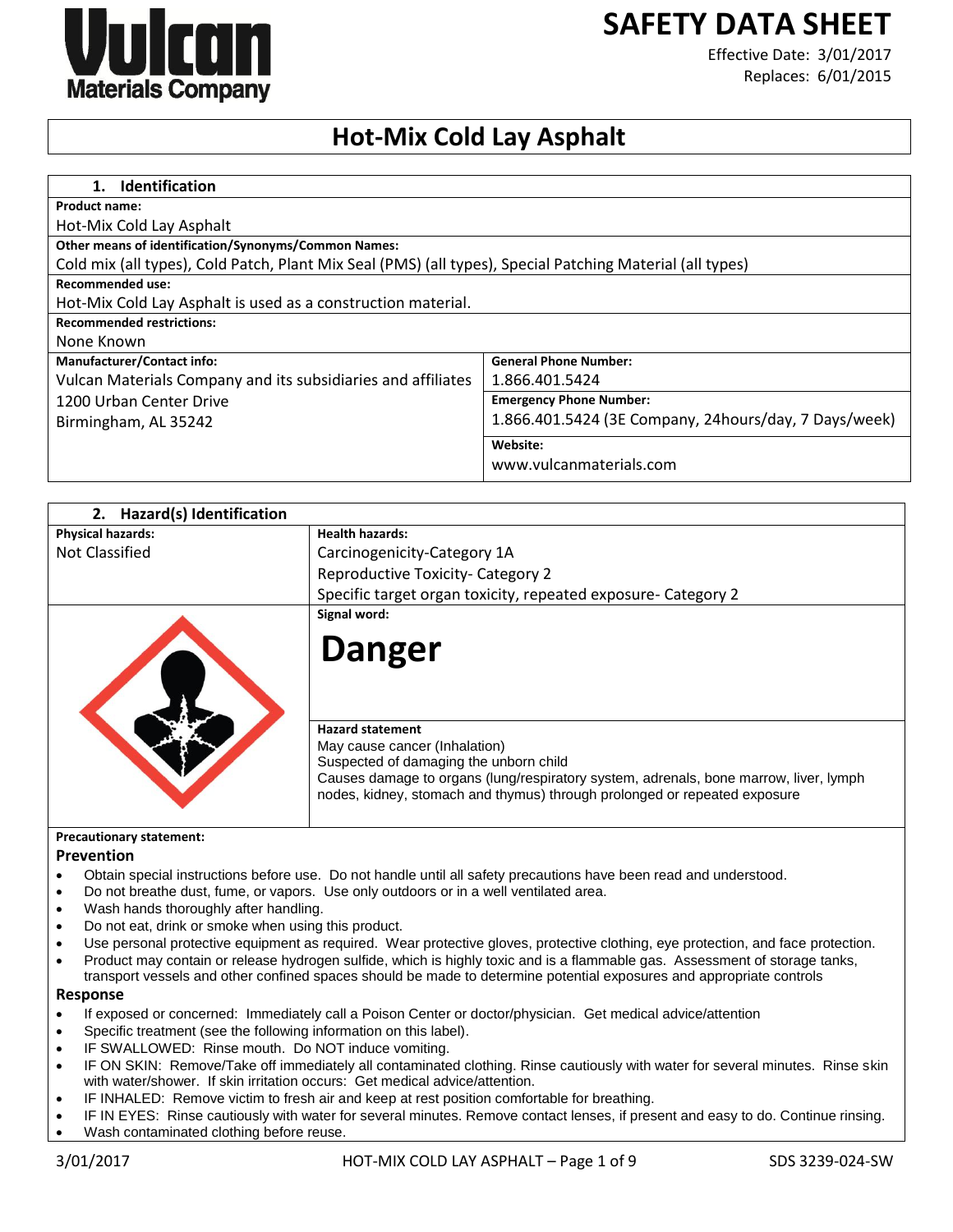## **Storage**

Store in a well ventilated place.

## **Disposal**

Dispose of contents/container in accordance with all local, regional, national, and international regulations.

**Supplemental information:**

Heated material can cause thermal burns. Fumes from heated asphalt may be irritating to the eye, nose and throat. Hot-Mix Cold Lay Asphalt contains aggregate, a naturally occurring mineral complex with varying quantities of quartz (crystalline silica). Respirable Crystalline Silica (RCS) may cause cancer. Hardened product may be subjected to various natural or mechanical forces that produce small particles (dust) which may contain respirable crystalline silica (particles less than 10 micrometers in aerodynamic diameter). Repeated inhalation of respirable crystalline silica (quartz) may cause lung cancer according to IARC, NTP; ACGIH states that it is a suspected cause of cancer.

| 3. Composition/information on ingredients |                   |             |
|-------------------------------------------|-------------------|-------------|
| <b>Chemical name</b>                      | <b>CAS number</b> | %           |
| Aggregate (crushed stone, sand, gravel)   | Mixture           | >93         |
| Quartz (crystalline silica)               | 14808-60-7        | >1          |
| Asphalt                                   | 8052-42-4         | $0.7 - 7$   |
| May contain:                              |                   |             |
| Vacuum tower bottoms                      | 64741-56-6        | >0.1        |
| Heavy naph. Petroleum distillates         | 64741-53-3        | >0.1        |
| Aromatic extract oil                      | 64742-11-6        | >0.1        |
| Hydrogen sulfide                          | 7783-06-4         | < 0.1       |
| <b>Petroleum Distillates</b>              | 64741-44-2        | >1          |
| Diesel Oil                                | 68476-34-6        | $0.7 - 1.4$ |
| Additives                                 | Mixture           | $<$ 1       |

## **4. First-aid measures**

#### **Inhalation:**

Remove person to fresh air. If lung irritation persists or later develops, contact a physician. If not breathing, initiate rescue breathing, give oxygen by trained personnel and get immediate medical attention. Do not attempt to rescue victim from confined spaces without adequate protective equipment.

#### **Eyes:**

Immediately flush eye(s) with plenty of clean water for at least 15 minutes, while holding the eyelid(s) open. Occasionally lift the eyelid(s) to ensure thorough rinsing. Beyond flushing, do not attempt to remove material from eye(s). Contact a physician if irritation persists or later develops. Thermal burns require immediate medical attention. **Skin:**

## Hot Material: Remove contaminated clothing, if possible, and immediately flush skin in cool water for at least 15 minutes. Iced water or cold packs may be applied to burned area. Do not attempt to remove material from a burn. Get immediate medical attention. Cold Material: Clean exposed skin with soap or mild detergent and large amounts of water until all material is removed from the skin. Do not use solvents or thinners to remove material from skin. **Ingestion:**

If swallowed, do not induce vomiting. Drink a large volume of water and get immediate medical attention. Never give anything by mouth to an unconscious person. If vomiting occurs, keep head lower than hips to prevent aspiration. **Most important symptoms/effects, acute and delayed:**

Emissions from the heated material may have an unpleasant odor and may cause moderate to severe irritation of the mucous membranes and upper respiratory tract, headaches, nausea and dizziness. Toxic hydrogen sulfide gas may be released. Do not depend upon sense of smell for warning of overexposure, since the gas causes rapid olfactory fatigue which deadens the sense of smell at levels as low as 50 ppm. Unconsciousness and asphyxiation may occur in poorly ventilated or confined spaces. See Section 11 for additional information.

Breathing respirable crystalline silica-containing dust for prolonged periods in the workplace can cause lung damage and a lung disease called silicosis. Symptoms of silicosis may include (but are not limited to) shortness of breath, difficulty breathing with or without exertion; coughing; diminished work capacity; diminished chest expansion; reduction of lung volume; right heart enlargement and/or failure.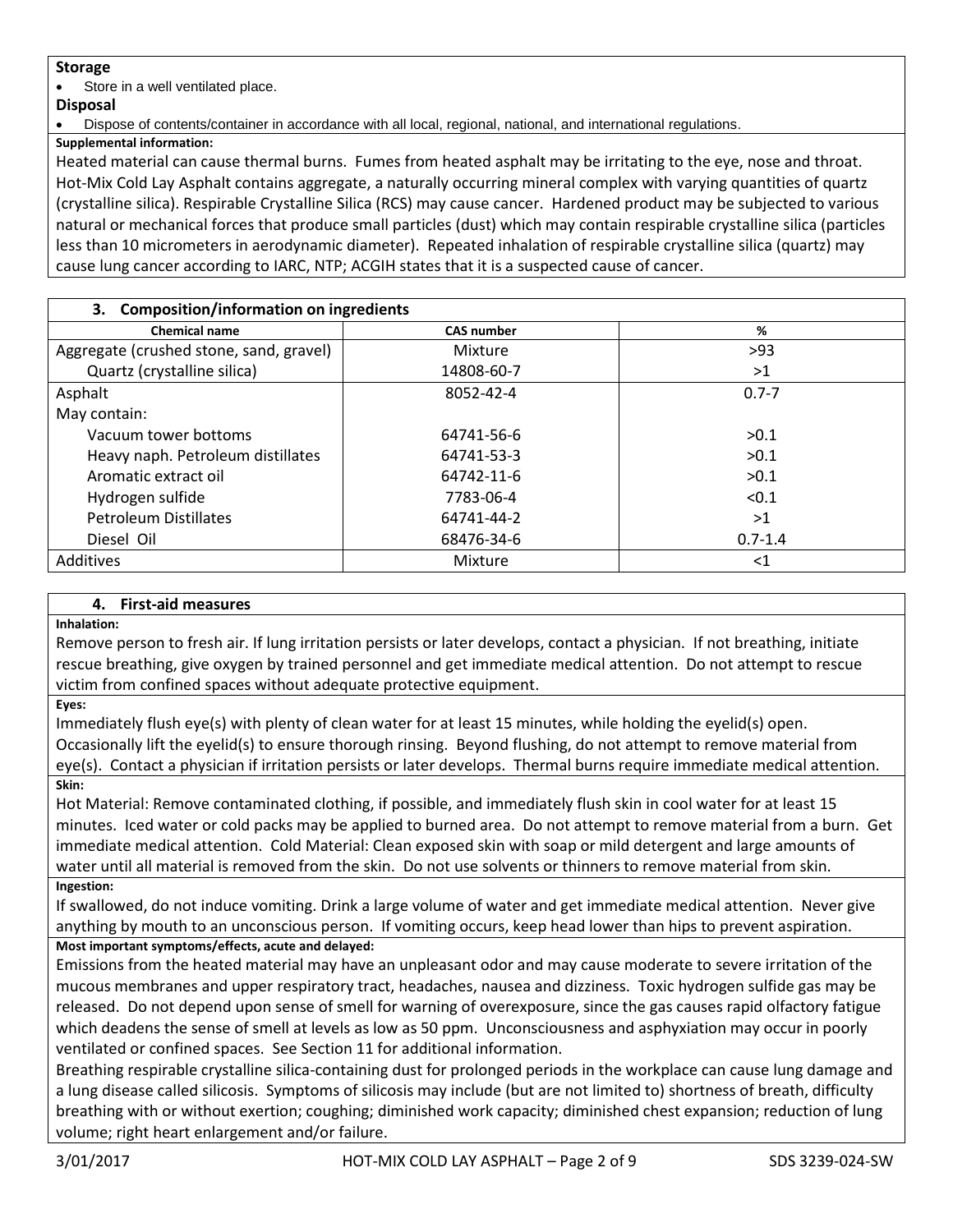#### **Indication of immediate medical attention and special treatment needed:**

In general, emesis induction is unnecessary in high viscosity, low volatility products. Inhalation exposure of hydrogen sulfide may result in pulmonary congestion. Patients may be predisposed to pneumonia during convalescence, and should be kept under observation. Contact a Poison Center for additional treatment information.

Not all individuals with silicosis will exhibit symptoms of the disease. However, silicosis can be progressive and symptoms can appear even years after exposures have ceased. Persons with silicosis have an increased risk of pulmonary tuberculosis infection.

## **For emergencies contact 3E Company at 1.866.401.5424 (24 hours/day, 7 days/week).**

#### **5. Fire-fighting measures**

#### **Suitable extinguishing media:**

Agents approved for Class B hazards (e.g., dry chemical, carbon dioxide, halogenated agents, foam, and steam) and water fog.

**Unsuitable extinguishing media:**

Avoid use of straight-stream water. Adding water to hot asphalt presents an explosion hazard.

**Specific hazards arising from the chemical:**

Do not heat above flash point.

Fumes/vapors can explode when concentrated in an enclosed environment and supplied with an ignition source. Never weld or use a cutting torch or open flame on a full, partially full or empty bin, hopper, or other container that holds or has held asphaltic material unless precautions are taken to prevent explosion. WARNING: Hydrogen sulfide ( $H_2S$ ) and other hazardous gases/vapors may evolve and collect in the headspace of storage tanks or other enclosed vessels, and can create an explosive, toxic, or oxygen deficient atmosphere.  $H_2S$  gas is extremely flammable and can explode if an ignition source is provided. See Section 11 for health effects of  $H_2S$  gas.

**Special protective equipment and precautions for firefighters:**

Avoid breathing irritating and potentially toxic fumes, including hydrogen sulfide gas. Firefighters should wear

NIOSH/MSHA approved positive pressure breathing apparatus (SCBA) with full face mask and full protective equipment. **Fire-fighting equipment/instructions:**

Adding water to hot asphalt presents an explosion hazard.

**Specific methods:**

Use water spray to keep fire-exposed containers cool.

## **6. Accidental release measures**

#### **Personal precautions, protective equipment and emergency procedures:**

Ventilate area and avoid emission inhalation or skin contact by using appropriate precautions outlined in this SDS (see Section 8). Keep all sources of ignition at least 50 feet away. Prevent materials from entering streams, drainages, or sewers. Spills entering surface waters or sewers entering/leading to surface waters must be reported to the National Response Center 1-800-424-8802. Based on volume and use, components of this product may be subject to reporting requirements of Title III of SARA, 1986, and 40 CFR 372.

## **For emergencies, contact 3E Company at 1-866-401-5424 (24 hours/day, 7 days/week)**.

**Environmental precautions:**

Stop leak and contain spilled material with sand, aggregate fines, or other inert adsorbent. Collect adsorbed product and clean up materials in appropriate container for proper disposal. Notify proper authorities.

**Methods and materials for containment and cleaning up:**

Contact the asphalt plant to determine feasibility of recycling material. Dispose of waste materials in accordance with applicable federal, state and local laws and regulations.

## **7. Handling and storage**

#### **Precautions for safe handling:**

Follow personal protection and protective controls set forth in Section 8 of this SDS when handling this product. If personnel must enter a tank or other confined space that contained this material, follow the OSHA Confined Space Entry Program as specified in 29 CFR 1910.146. Do not store near food, beverages or smoking materials. Avoid personal contact with heated material. Respirable crystalline silica-containing dust may be generated when hardened asphalt mix is subjected to mechanical forces, such as demolition work, surface treatment (sanding, grooving, chiseling, etc.), and/or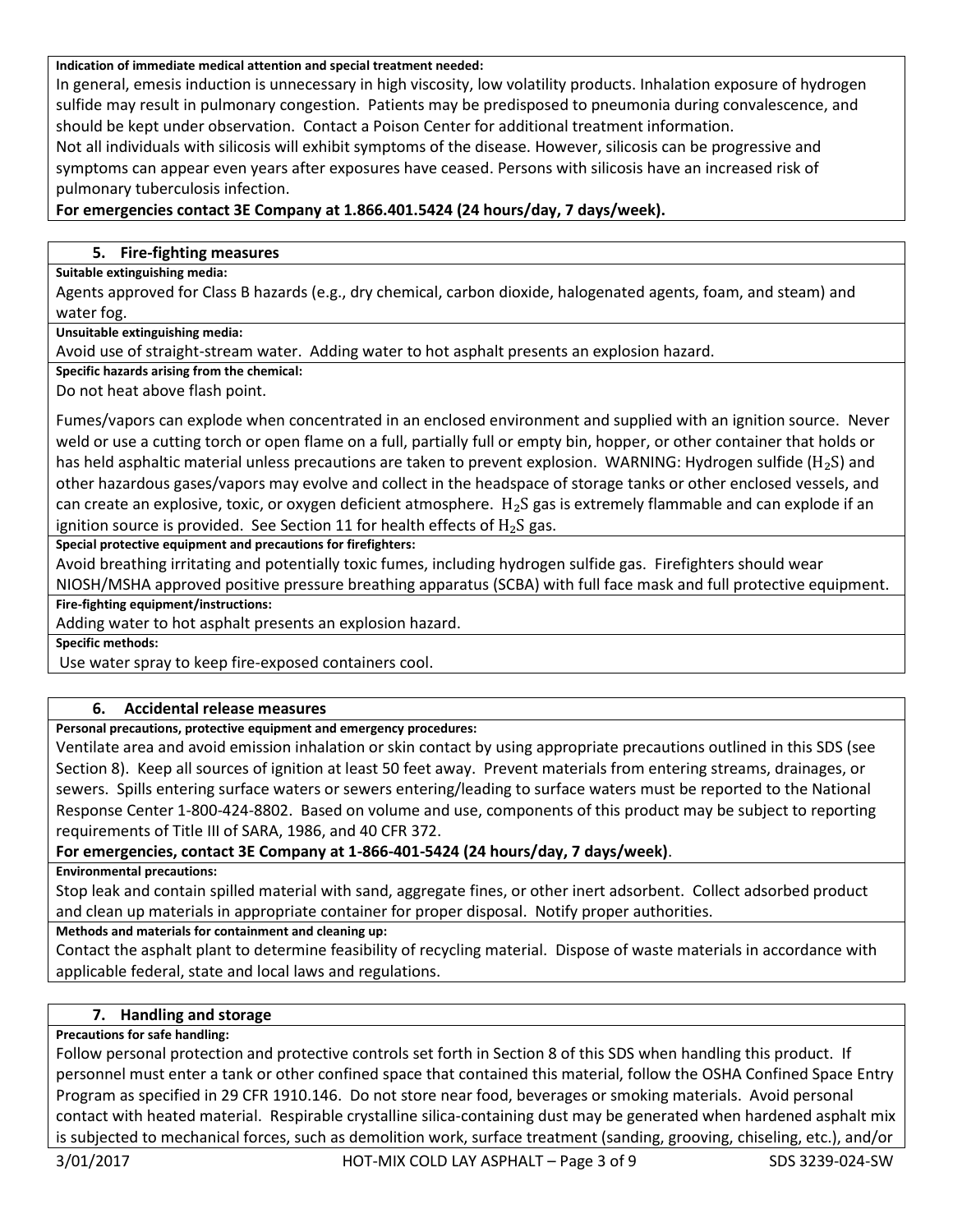## recycling of pavement.

Do not attempt to clean empty containers since residue is difficult to remove. Do not pressurize, cut, weld, braze, solder, drill, grind or expose such containers to heat, flame, sparks, static electricity, or other sources of ignition as they may explode and cause injury or death. Tripping accidents have occurred because of asphalt buildup on bottoms of shoes and boots; buildup should be removed regularly to prevent such accidents. Do not use solvents or thinners to clean footwear.

## **Conditions for safe storage, including any incompatibilities:**

Store away from all ignition sources and open flames in accordance with applicable laws and regulations. Vapors containing hydrogen sulfide may accumulate during storage or transport of asphaltic materials. When petroleum asphalt products are heated, potentially irritating emissions (fumes, mists, vapors) may be released.

## **8. Exposure controls/personal protection**

#### **Legend:**

NE = Not Established; PEL = Permissible Exposure Limit; TLV = Threshold Limit Value; REL = Recommended Exposure Limit; STEL= Short Term Exposure Limit; OSHA = Occupational Safety and Health Administration; MSHA = Mine Safety and Health Administration; NIOSH = National Institute for Occupational Safety and Health; ACGIH = American Conference of Governmental Industrial Hygienists

|                                                                              | OSHA/MSHA                                                                                                                                        | <b>ACGIH</b>                                                               | <b>NIOSH</b>              |
|------------------------------------------------------------------------------|--------------------------------------------------------------------------------------------------------------------------------------------------|----------------------------------------------------------------------------|---------------------------|
| Component                                                                    | <b>PEL</b>                                                                                                                                       | <b>TLV</b>                                                                 | <b>REL</b>                |
| <b>Asphalt Fumes</b>                                                         | <b>NE</b>                                                                                                                                        | $0.5 \text{ mg/m}^3$ (as benzene-soluble<br>aerosol)                       | Ceiling 5 ppm             |
| Particulates not otherwise classified                                        | 15 mg/m <sup>3</sup> (total dust)<br>5 mg/m <sup>3</sup> (respirable fraction)                                                                   | 10 mg/m <sup>3</sup> (inhalable fraction)<br>3 mg/m3 (respirable fraction) | <b>NE</b>                 |
| Respirable dust containing silica                                            | 10 mg/m <sup>3</sup> ÷ (% silica + 2)                                                                                                            | Use Respirable Silica TLV                                                  | Use Respirable Silica TLV |
| Total dust containing silica                                                 | MSHA: 30 mg/m <sup>3</sup> ÷ (% silica + 3)                                                                                                      | <b>NE</b>                                                                  | <b>NE</b>                 |
| Respirable Crystalline Silica (quartz)                                       | OSHA: 0.05 mg/m <sup>3</sup> (PEL)<br>OSHA: 0.025 mg/m <sup>3</sup> (Action Level)<br>MSHA: Use Respirable Dust<br>containing Silica PEL (above) | 0.025 mg/m <sup>3</sup>                                                    | 0.05 mg/m <sup>3</sup>    |
| Respirable Tridymite and Cristobalite<br>(other forms of crystalline silica) | OSHA: Use respirable crystalline<br>silica PEL<br>MSHA: 1/2 of respirable dust<br>containing silica PEL                                          | 0.025 mg/m <sup>3</sup>                                                    | 0.05 mg/m <sup>3</sup>    |
| Ammonia (NH <sub>3</sub> )                                                   | 50 ppm                                                                                                                                           | 25 ppm<br>STEL 35 ppm                                                      | 25 ppm<br>Ceiling 35 ppm  |
| Carbon Monoxide (CO)                                                         | 50 ppm                                                                                                                                           | 25 ppm                                                                     | 35 ppm<br>Ceiling 200 ppm |
| Hydrogen Sulfide ( $H_2S$ )                                                  | Ceiling 20 ppm                                                                                                                                   | 10 ppm<br>STEL 15 ppm                                                      | Ceiling 10 ppm            |
| Nitrogen Dioxide (NO2)                                                       | Ceiling 5 ppm                                                                                                                                    | 3 ppm<br>STEL 5 ppm                                                        | STEL 1 ppm                |
| Ozone (O <sub>3</sub> )                                                      | $0.1$ ppm                                                                                                                                        | 0.05 ppm                                                                   | Ceiling 0.1 ppm           |
| Sulfur Dioxide (SO <sub>2</sub> )                                            | 5 ppm                                                                                                                                            | STEL 0.25 ppm                                                              | 2 ppm<br>STEL 5 ppm       |

#### **Exposure Guidelines:**

Workers should station themselves on the upwind side of asphalt emissions when possible. It is recommended that asphalt emissions be monitored regularly to determine exposure levels. Total dust containing silica, respirable silicacontaining dust and respirable crystalline silica (quartz) levels should be monitored regularly to determine worker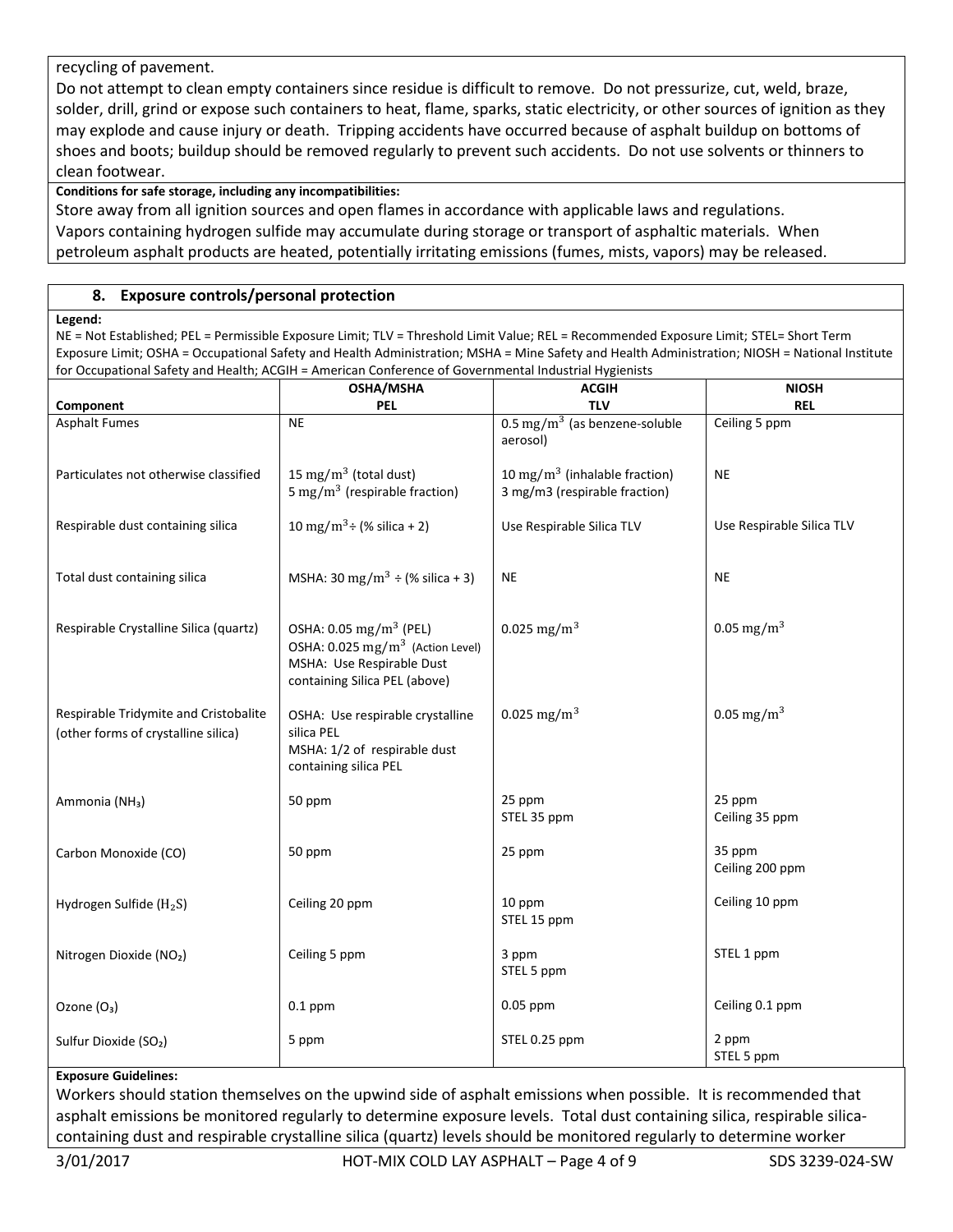exposure levels. Exposure levels in excess of allowable exposure limits should be reduced by all feasible engineering controls, including (but not limited to) wet suppression, ventilation, process enclosure, and enclosed employee workstations.

## **Engineering Controls:**

General dilution or local exhaust ventilation is required to maintain exposures below appropriate exposure limits. Use only in well-ventilated areas. Activities with dried/hardened product that generate dust require the use of general ventilation, local exhaust and/or wet suppression methods to maintain exposures below appropriate exposure limits.

## **Eye Protection:**

Use a full-face shield and chemical safety goggles if handling heated material. Safety glasses with side shields should be worn as minimum protection at ambient temperatures. Contact lens should not be worn when eye contact with product is possible.

#### **Skin Protection (Protective Gloves/Clothing):**

Avoid skin contact with material by wearing impervious gloves and protective clothing. With product at ambient temperatures, use disposable nitrile, neoprene or butyl rubber material. When handling hot material, use heat-resistant gloves. Use insulated, heat-resistant clothing as necessary.

## **Respiratory Protection:**

Not expected to be necessary under normal use and working conditions. All respirators must be NIOSH-approved for the exposure levels present. (See NIOSH Respirator Selection Guide). The need for respiratory protection should be evaluated by a qualified safety and health professional. For air-contaminant concentrations which exceed or are likely to exceed applicable exposure limits, use a NIOSH-approved, contaminant-specific, air purifying respirator. If such conditions are sufficiently high that the air-purifying respirator is inadequate, or if oxygen adequate to sustain life is not present, use a positive-pressure, self-contained breathing apparatus. Activities that generate dust require the use of an appropriate dust respirator where dust levels exceed or are likely to exceed allowable exposure limits. For respirable silica-containing dust levels that exceed or are likely to exceed an 8-hour time-weighted average (TWA) of 0.25  $\rm mg/m^3$ , a high efficiency particulate filter respirator must be worn at a minimum; however, if respirable silica-containing dust levels exceed or are likely to exceed an 8-hour TWA of 1.25  $\rm mg/m^3$  an air-purifying, full-face respirator or equivalent is required. Respirator use must comply with applicable MSHA (42 CFR 84) or OSHA (29 CFR 1910.134 ) standards, which include provisions for a user training program, respirator inspection, repair and cleaning, respirator fit testing, medical surveillance and other requirements.

## **9. Physical and chemical properties**

| Appearance:                   |                    |
|-------------------------------|--------------------|
| Black, viscous, granular.     |                    |
| Odor:                         | PH:                |
| Petroleum odor                | Not applicabl      |
| Melting point/freezing point: | Initial boiling po |

| uuu.                                    | .                                        | Deconposition temperature.                    |
|-----------------------------------------|------------------------------------------|-----------------------------------------------|
| Petroleum odor                          | Not applicable                           | Not applicable                                |
| Melting point/freezing point:           | Initial boiling point and boiling range: | Flash point:                                  |
| Not available                           | Not available                            | Product: Not available                        |
|                                         |                                          | Asphalt Cement: >425°F (min). COC             |
|                                         |                                          | Asphalt Cutback: > 130°F; Petroleum           |
|                                         |                                          | Distillates: 260°F                            |
| <b>Evaporation rate:</b>                | Flammability:                            | Upper/lower flammability or explosive limits: |
| Not applicable                          | Not applicable                           | Not applicable                                |
| Vapor pressure:                         | Vapor density:                           | Solubility:                                   |
| Not applicable                          | >1                                       | Negligible                                    |
| Partition coefficient: n-octanol/water. | <b>Autoignition temperature:</b>         | Specific Gravity ( $H_2O = 1$ ):              |
| Not applicable                          | Not applicable                           | $2.0 - 2.5$                                   |
|                                         |                                          |                                               |

| 10. Stability and reactivity                    |
|-------------------------------------------------|
|                                                 |
| <b>Reactivity:</b>                              |
| Not reactive under normal use.                  |
| <b>Chemical stability:</b>                      |
| Stable under normal temperatures and pressures. |

**Decomposition temperature:**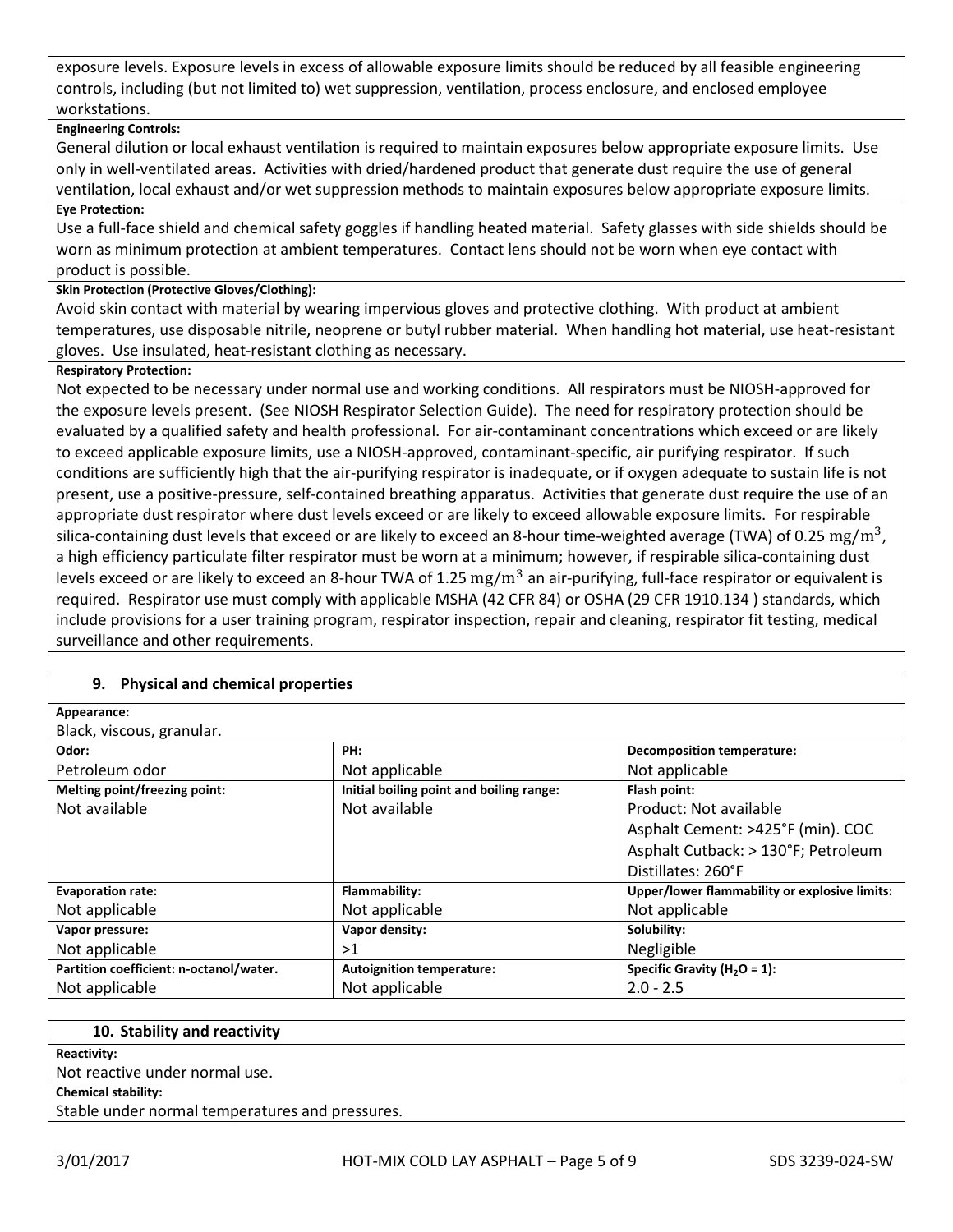**Possibility of hazardous reactions:**

None under normal use.

**Conditions to avoid (e.g., static discharge, shock or vibration):**

Keep away from direct flame/ignition sources. Contact with incompatible materials should be avoided (see below). See Sections 5, 6 and 7 for additional information.

**Incompatible materials:**

Strong oxidizers may react with hydrocarbons. Contact with fluorine may cause burning or explosion. Adding water to hot asphalt presents an explosion hazard.

## **Hazardous decomposition products:**

Carbon monoxide and other compounds (such as amines, ammonia, nitrogen dioxide, sulfur dioxide, ozone, hydrogen sulfide, and various hydrocarbons) may be released by thermal decomposition. Hazardous vapors can collect in enclosed vessels or areas if not properly ventilated. If hydrogen sulfide is present, the flammable limits range from 4.3 to 45.5% by volume and its presence may promote the formation of pyrophoric (spontaneously igniting) iron compounds (See 29 CFR 1910.146). Respirable crystalline silica-containing dust may be generated. When heated, quartz is slowly transformed into tridymite (above 860°C/1580°F) and cristobalite (above 1470°C/2678°F).

## **11. Toxicological information**

**Primary Routes of Exposure:**

Inhalation and contact with the eyes and skin.

**Symptoms related to the physical, chemical, toxicological characteristics**

**Inhalation:** 

Fumes, mists or vapors may cause respiratory irritation. Contains or may release hydrogen sulfide gas ( $H_2S$ ), which may accumulate in confined spaces.  $H_2S$  fumes and vapors may be harmful or fatal if inhaled.

Breathing silica containing dust for prolonged periods in the workplace can cause lung damage and lung disease called silicosis. Several scientific organizations have classified crystalline silica as causing lung cancer in humans. Silicosis and lung cancer can result in permanent injury or death.

**Eye Contact:**

Direct contact with hot material can cause severe thermal burns. Hardened material may scratch the eye causing tearing, redness and a stinging sensation. Fumes, vapors or mists may be irritating.

**Skin Contact:**

Direct contact with hot material can cause severe thermal burns. Hardened material may cause irritation due to abrasive effects.

**Ingestion:**

Direct contact with heated material can cause severe thermal burns. Asphalt has a low toxicity when ingested, however, chewing and swallowing asphalt may cause gastrointestinal effects. Gastric masses (Bezoars) and stomach (pyloric) obstructions have been reported in individuals who have chewed and swallowed asphalt.

**Medical Conditions Aggravated by Exposure:**

Pre-existing medical conditions that may be aggravated by exposure include disorders of the eye, skin and/or lung (including asthma and/or other breathing disorders).

**Delayed and immediate effects and also chronic effects from short- and long-term exposure:**

Prolonged and repeated exposure to asphalt may cause skin disorders such as dermatitis, folliculitis, and acne-like lesions, or more rarely, pigmentation of the skin. Chronic inhalation of high concentrations of asphalt emissions may cause chronic bronchitis and pneumonitis (inflammation of the lungs). In mice, there was damage to the lungs, including bronchitis, pneumonitis, and abscess formation. Guinea pigs and rats showed pneumonitis, peribronchial adenomatosis, and some squamous cell metaplasia.

This material contains heavy vacuum distillates/aromatic extract oils. Repeated dermal application of these oils to experimental animals has been reported to cause skin disorders, effects on the adrenals, bone marrow, liver, lymph nodes, kidney, stomach and thymus as well as fetal death and birth defects.

Repeated exposure to low levels of  $H_2S$  may cause eye effects including conjunctivitis and corneal injury. There is no evidence that  $H_2S$  will accumulate in the body tissue.

The following information applies to the dried product if it is subjected to mechanical forces (such as demolition or asphalt recycling work), which may generate crystalline silica-containing dust particles:

Prolonged overexposure to respirable dusts in excess of allowable exposure limits can cause inflammation of the lungs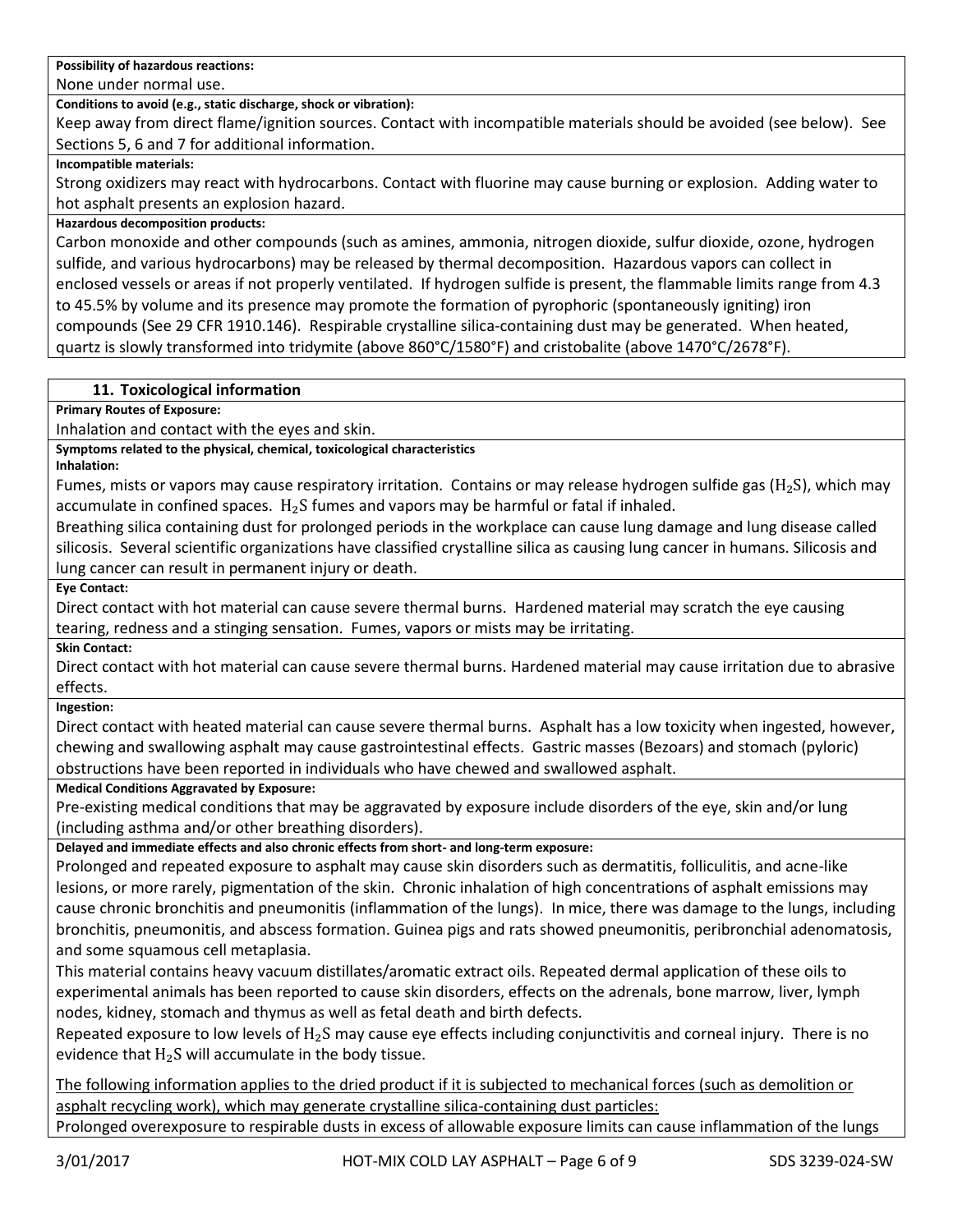leading to possible fibrotic changes, a medical condition known as pneumoconiosis.

Prolonged and repeated overexposure to high levels of respirable crystalline silica-containing dust may cause a chronic form of silicosis, an incurable lung disease that may result in permanent lung damage or death. Chronic silicosis generally occurs after 10 years or more of overexposure; a more accelerated type of silicosis may occur between 5 and 10 years of higher levels of prolonged and repeated overexposure. In early stages of silicosis, not all individuals will exhibit symptoms (signs) of the disease. However, silicosis can be progressive, and symptoms can appear at any time, even years after exposure has ceased.

Repeated overexposures to very high levels of respirable crystalline silica for periods as short as six months may cause acute silicosis. Acute silicosis is a rapidly progressive, incurable lung disease that is typically fatal. Symptoms include (but are not limited to): shortness of breath, cough, fever, weight loss, and chest pain.

Respirable dust containing newly broken crystalline silica particles has been shown to be more hazardous to animals in laboratory tests than respirable dust containing older crystalline silica particles of similar size. Respirable crystalline silica particles which had aged for sixty days or more showed less lung injury in animals than equal exposures to respirable dust containing newly broken particles of respirable crystalline silica.

There are reports in the literature suggesting that excessive respirable crystalline silica exposure may be associated with autoimmune disorders and other adverse health effects involving the kidney. In particular, the incidence of scleroderma (thickening of the skin caused by swelling and thickening of fibrous tissue) appears to be higher in silicotic individuals. To date, the evidence does not conclusively determine a causal relationship between silica exposure and these adverse health effects.

## **Carcinogenicity:**

Skin application of asphalt fume condensate fractions caused skin tumors in laboratory mice. When asphalt was dissolved or mixed with a solvent prior to exposing laboratory animals, the carcinogenicity results were weakly positive. The causal agent is thought to be 4 to 6 ring polycyclic aromatic compounds (PAH). Trace amounts of these materials may be present in asphalts and can be generated upon excessive heating. Some PAHs have been identified as causing carcinogenic and reproductive effects. Currently, epidemiological evidence does not support a link between asphalt exposure and human skin cancer.

Repeated breathing of asphalt emissions has not resulted in a carcinogenic response in laboratory animal testing. Although epidemiological studies on asphalt workers have suggested a possible link between asphalt fumes and certain types of cancer, confounding factors such as smoking and concomitant exposure to other agents in the workplace may have influenced the results of these studies. Asphalt is not listed as a carcinogen by the National Toxicology Program (NTP) or the Occupational Safety and Health Administration (OSHA). IARC states that there is sufficient evidence that extracts (asphalts dissolved in hydrocarbon solvents) are carcinogenic to laboratory animals and recently the agency determined that occupational exposures to oxidized asphalt and their emissions during roofing applications are "probably carcinogenic to humans "(Group 2A). They also determined that occupation exposures to hard asphalts and their emissions during mastic asphalt work and occupational exposures to straight-run asphalts and their emissions during paving operations are "possibly carcinogenic to humans" (Group 2B).

This material contains heavy vacuum distillates/aromatic extract oils. IARC has determined that there is sufficient evidence in experimental animals for their carcinogenicity, and has classified these oils as Group 1, or human carcinogens.

## The following information applies to the dried product if it is subjected to mechanical forces (such as demolition or asphalt recycling work), which may generate crystalline silica-containing dust particles:

Epidemiology studies on the association between respirable crystalline silica exposure and lung cancer have had both positive and negative results. There is some speculation that the source, type, and level of exposure of respirable crystalline silica may play a role. Studies of persons with silicosis indicate an increased risk of developing lung cancer, a risk that increases with the level and duration of exposure. It is not clear whether lung cancer develops in non-silicotic patients. Several studies of silicotics do not account for lung cancer confounders, especially smoking, which have been shown to increase the risk of developing lung disorders, including emphysema and lung cancer.

In October 1996, an IARC Working Group designated respirable crystalline silica as carcinogenic (Group 1). In 2012, an IARC Working Group re-affirmed that inhalation of crystalline silica was a known human carcinogen. The NTP's Report on Carcinogens, 9th edition, lists respirable crystalline silica as a "known human carcinogen." In the year 2000, the American Conference of Governmental Industrial Hygienists (ACGIH) listed respirable crystalline silica (quartz) as a suspected human carcinogen (A-2). These classifications are based on sufficient evidence of carcinogenicity in certain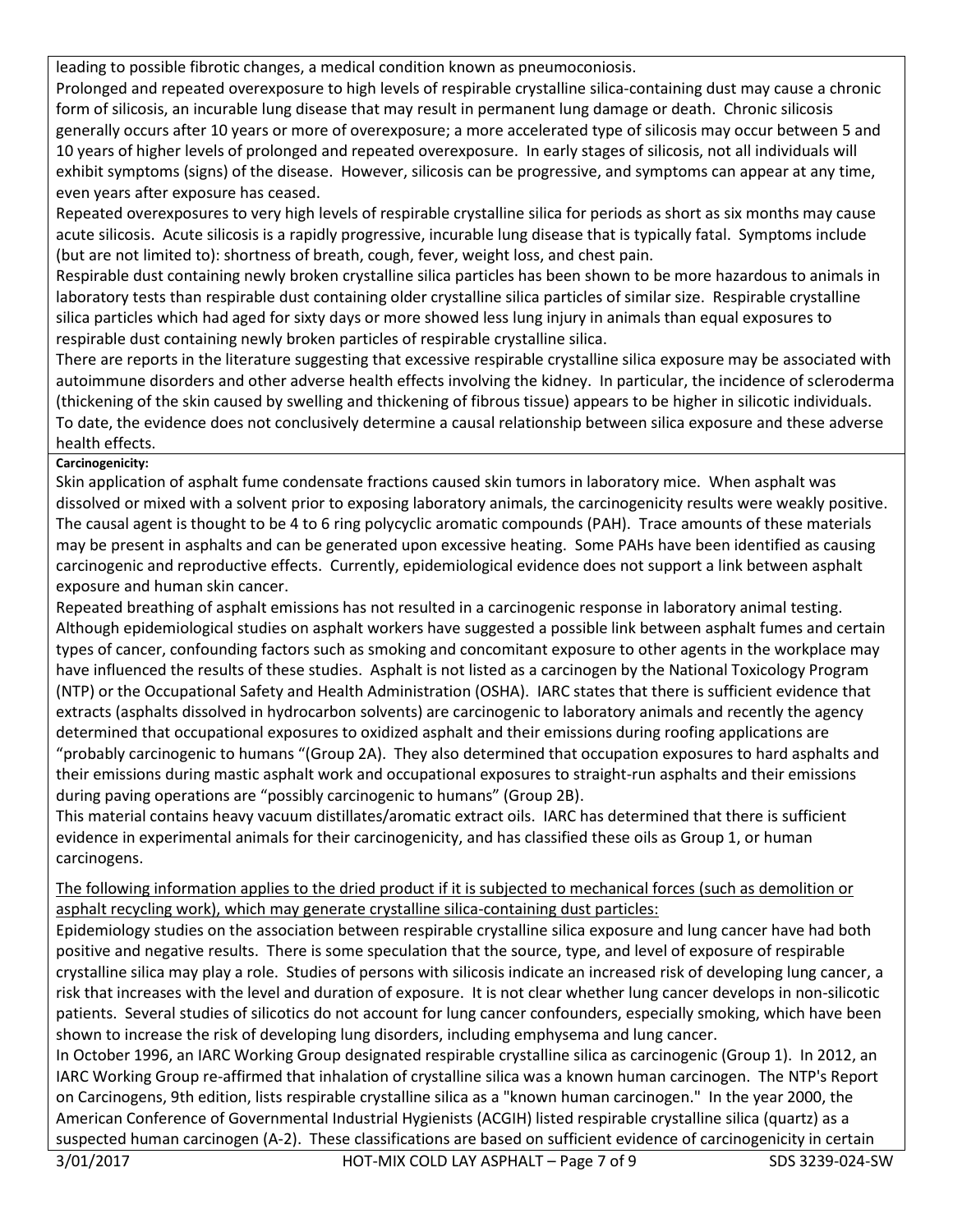experimental animals and on selected epidemiological studies of workers exposed to respirable crystalline silica. **Additional information on toxicological-effects: Acute toxicity:** Not classified No specific data on product. Based on components, not expected to be classified for acute toxicity.

Asphalt: Acute Oral, rat: LD50 >5000 mg/kg Acute Dermal, rat: LD50 >2000 mg/kg

**Skin corrosion/irritation:** Not classified

**Serious eye damage/eye irritation:** Not classified

**Respiratory sensitization:** Not classified.

**Skin sensitization:** May cause photosensitization (contact), but not classified as a skin sensitizer.

**Germ cell Mutagenicity:** Not classified

**Carcinogenicity:** May cause cancer (Inhalation).

**Reproductive toxicity:** Suspected of damaging the unborn child.

**Specific target organ toxicity - single exposure:** Not classified

**Specific target organ- toxicity – repeated exposure:** Causes damage to organs (lungs, respiratory system, adrenals, bone marrow, liver, lymph nodes, kidney, stomach and thymus) through prolonged or repeated exposure (inhalation)

**Aspiration toxicity:** Not classified (not applicable- solid material)

| 12. Ecological information                                                                                             |
|------------------------------------------------------------------------------------------------------------------------|
| Ecotoxicity (aquatic and terrestrial, where available):                                                                |
| No specific data on this product. Large spills may cause damage to aquatic organisms through fouling of the shoreline. |
| Persistence and degradability:                                                                                         |
| Expected to be resistant to biodegradation.                                                                            |
| Bioaccumulative potential.                                                                                             |
| Significant migration into the environment and bioaccumulation are unlikely.                                           |
| Mobility in soil.                                                                                                      |
| Not determined                                                                                                         |
| Other adverse effects.                                                                                                 |

Not determined

#### **13. Disposal considerations**

**Safe handling and disposal of waste:**

Place contaminated materials in appropriate containers and dispose of in a manner consistent with applicable federal, state, and local regulations. Prevent from entering drainage, sewer systems, and unintended bodies of water. It is the responsibility of the user to determine, at the time of disposal, whether product meets criteria for hazardous waste. Product uses, transformations, mixture and processes, may render the resulting material hazardous.